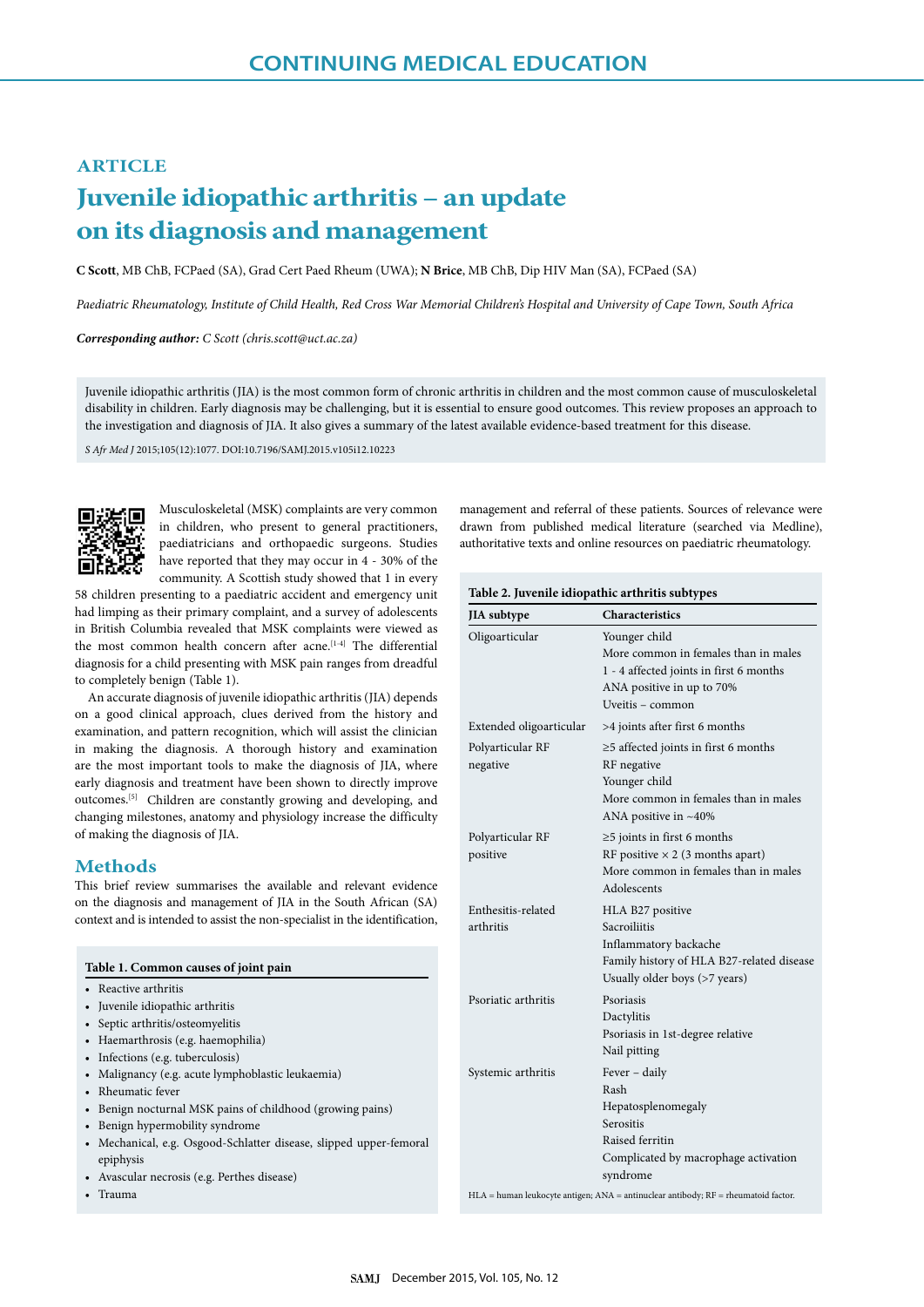# **Epidemiology**

JIA is the most common chronic MSK condition in children and the most common cause of MSK disability. Although it is perceived as a rare disease it is no less common than many other childhood diseases such as epilepsy and diabetes, and community-based studies indicate that a prevalence of between 1 and 4 per 1 000 children is affected.<sup>[6]</sup> The wide variation in prevalence rates between studies could in part be accounted for by differences in study design and lack of standardised definitions of JIA in earlier studies. Underdiagnosis and delays in presentation are thought to account for the low prevalence in hospital- and clinic-based studies.

# **Terminology and classification**

JIA is the World Health Organization (WHO)'s accepted terminology for children <16 years of age who have chronic arthritis (lasting >6 weeks) and in whom no other specific cause of arthritis can be identified.<sup>[7]</sup> The terms juvenile chronic arthritis and juvenile rheumatoid arthritis are outdated and no longer preferred. Studies from developing countries such as SA and India appear to suggest that polyarticular JIA is more prevalent in these populations than oligoarticular JIA, which predominates in populations in Europe and the USA.<sup>[8]</sup>

For the purpose of classification, JIA is divided into 7 heterogeneous subtypes with specific clinical and pathophysiological characteristics (Table 2). Knowledge of patterns of JIA is useful in making an accurate diagnosis. A swollen knee and uveitis in a young girl, for instance, is typical of oligoarticular JIA. An older boy with Achilles insertion pain or arthritis of the first metatarsophalangeal joint is typical of juvenile enthesitis-related arthrtitis (ERA). Dactylitis and asymmetrical largeand small-joint arthritis are seen in patients with psoriatic arthritis, whereas symmetrical small-joint involvement in an older girl is typical of rheumatoid factor (RF)-positive polyarticular JIA.

# **Pathophysiology**

The cause of JIA is not known, although it is accepted that some type of interplay between environmental factors (e.g. infections or the gut microbiome) and complex genetic factors leads to a disturbance in the balance between immune tolerance and inflammation. Certain human leukocyte antigen (HLA) (class I and II) and non-HLA genes have been associated with different types of JIA.<sup>[9]</sup> Some subtypes of JIA appear to be more autoimmune in their pathophysiology than others, with adaptive and humoral immunity playing a major part. RF-positive polyarticular JIA, for instance, is strongly associated with the presence of antibodies against RF and cyclic-citrullinated peptide

## **Table 3. Taking a history in suspected juvenile idiopathic arthritis**

| Onset of pain                                              | Pain with sudden onset suggests acute conditions such as an injury or septic arthritis. JIA often has a very<br>indolent onset and it is sometimes difficult for the child or parent to remember when the pain started. It is very                                                                                                        |
|------------------------------------------------------------|-------------------------------------------------------------------------------------------------------------------------------------------------------------------------------------------------------------------------------------------------------------------------------------------------------------------------------------------|
|                                                            | important to note that the absence of reported pain does not exclude arthritis.                                                                                                                                                                                                                                                           |
| Timing of pain                                             | Early-morning stiffness and so-called 'gelling' suggest inflammatory pain. The child only limps first thing in the<br>morning and recovers for the rest of the day.<br>Pain that improves with rest and worsens with activity is usually mechanical.                                                                                      |
|                                                            | Nocturnal pain, commonly in the lower limbs, which disappears by morning, never occurs during the day and<br>is not associated with any other symptom, is typical of benign nocturnal limb pains of childhood, also known as<br>growing pains.                                                                                            |
|                                                            | Nocturnal bone pain associated with fever, malaise, pallor and petechiae would obviously suggest haematological<br>malignancy. These patients have persistent constitutional or MSK complaints during the day.<br>Patients with benign hypermobility suffer from pain in the evening after an active day, while their symptoms            |
|                                                            | may improve with rest.                                                                                                                                                                                                                                                                                                                    |
| Intensity of pain                                          | The pain caused by JIA is not frequently reported as severe. Entheseal inflammation or tenosynovitis, however,<br>can be acutely painful despite a relative absence of clinical signs of swelling or joint limitation.                                                                                                                    |
|                                                            | The pain in amplified pain syndromes or complex regional pain syndromes can be extremely intense and persist<br>throughout the day, causing major disability.                                                                                                                                                                             |
|                                                            | Septic arthritis is also acutely painful, frequently resulting in a frozen joint, where the child expresses anxiety at<br>the prospect of motion of the joint.                                                                                                                                                                            |
| Disability                                                 | Children with early JIA frequently find ways to continue their activities of daily living, and function relatively<br>well.                                                                                                                                                                                                               |
|                                                            | Children with amplified pain syndromes may have severe functional impairment, despite minor clinical findings.                                                                                                                                                                                                                            |
| Response to medication                                     | Children with JIA or osteoid osteomas frequently respond well to non-steroidal anti-inflammatory drugs. This is<br>not the case with conditions such as amplified pain or bone pain caused by malignancy.                                                                                                                                 |
| Other systemic features                                    | Raynaud's phenomenon, which is common in children with scleroderma and SLE, is frequently not reported<br>until direct enquiry. The presence of psoriasis, gastrointestinal symptoms, fever, rash or a bleeding tendency can<br>all point in the direction of an underlying cause for arthritis.                                          |
| Family history                                             | A family history of psoriasis is essential. Similarly, a family history of ankylosing spondylitis, inflammatory<br>bowel disease and SLE may increase the risk of these conditions.<br>A family history of sickle cell disease is important, especially in a child presenting with dactylitis, septic arthritis<br>or avascular necrosis. |
| Social history and exposure to                             | A social history of infections such as HIV or TB is an essential component. A preceding history of infection,                                                                                                                                                                                                                             |
| infectious diseases                                        | especially viral or dysenteric, is crucial.                                                                                                                                                                                                                                                                                               |
| $SLE$ = systemic lupus erythematosus; $TB$ = tuberculosis. |                                                                                                                                                                                                                                                                                                                                           |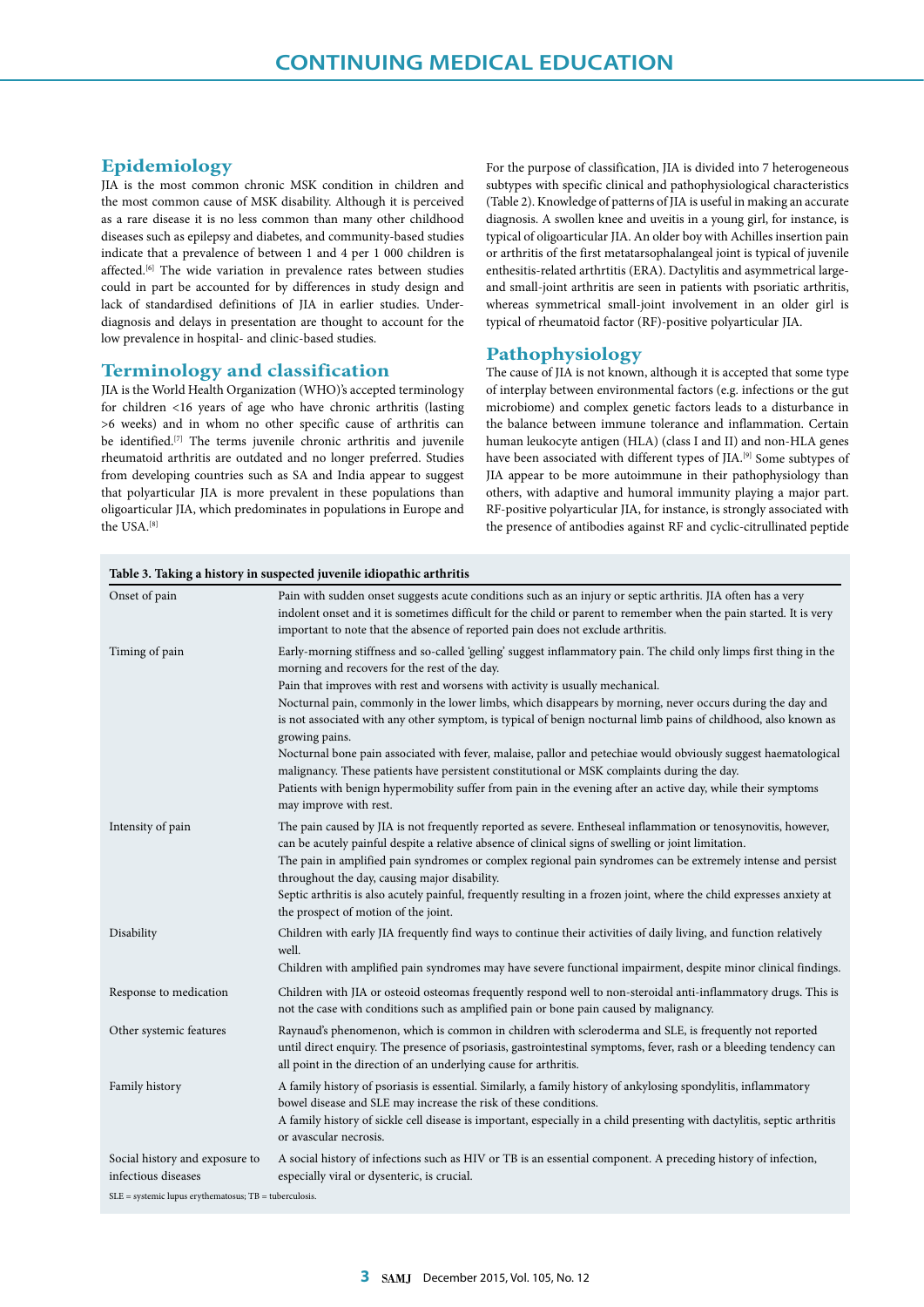(CCP), and CD4 T-cells play a role in propagating the inflammatory response. Systemic JIA, however, is an autoinflammatory disease driven by abnormalities of the innate immune system, with neutrophils and macrophages playing the major pathogenic roles.

# **Approach to diagnosis**

# **Taking a history in a child with suspected JIA**

A good history with appropriate focus on the relevant symptoms and signs of JIA and other conditions in the differential diagnosis is very important in diagnosing JIA. Table 3 summarises the relevant aspects of history-taking in a patient with suspected JIA.

## **Examination**

A child presenting with joint pain or MSK symptoms should have a full examination of all systems and not just of the MSK system. A basic paediatric examination, including anthropometry and vital signs (as well as blood pressure), is crucial. This not only helps to diagnose or exclude non-rheumatic illnesses that may present with MSK pain, but also to find signs associated with many of the rheumatic diseases. Red flag signs for malignancy include the following: fever, malaise, weight loss, pallor, petechiae, nocturnal bone pain, constant symptoms, unexplained bruising and lymphadenopathy.

It is important to note that children with JIA (or their parents) do not always report pain or limitation in their joints, especially the younger age groups. It is crucial that a thorough examination is undertaken to identify all active joints.

#### **Table 4. Paediatric gait, arms, legs, spine screening examination**

| Screening<br>questions | Do you (or does your child) have any pain or stiffness<br>in the joints, muscles or back?<br>Do you (or does your child) have any difficulty getting<br>dressed without any help?                                                                                                                                                                                                          |
|------------------------|--------------------------------------------------------------------------------------------------------------------------------------------------------------------------------------------------------------------------------------------------------------------------------------------------------------------------------------------------------------------------------------------|
| Gait                   | Do you (or does your child) have any difficulty going<br>up and down stairs?<br>Observe the child walking and turning.<br>'Walk on your tip-toes/walk on your heels.'                                                                                                                                                                                                                      |
| Arms                   | 'Put your hands out in front of you.'<br>'Turn your hands over and make a fist.'<br>'Pinch your index finger and thumb together.'<br>'Touch the tips of your fingers with your thumb.'<br>Squeeze metacarpophalangeal joints.<br>'Put your hands together/put your hands back-to-back'<br>'Reach up and touch the sky.'<br>'Look up at the ceiling.'<br>'Put your hands behind your neck.' |
| Legs                   | Feel for effusion at the knee.<br>'Bend and then straighten your knee.' (Active<br>movement of knees and examiner feels for crepitus.)<br>Passive flexion (90°) with internal rotation of the hip.                                                                                                                                                                                         |
| Spine                  | 'Open your mouth and put three of your fingers in<br>your mouth.'<br>Lateral flexion of the spine: 'Try to touch your shoulder<br>with your ear.'<br>Observe spine from behind.<br>'Can you bend and touch your toes?': observe curve of<br>spine from side and behind.                                                                                                                    |
|                        | Further details are available, with a video demonstration of PGALS performed on a normal<br>child, at www.arthritisresearchuk.org/health-professionals                                                                                                                                                                                                                                     |

The MSK examination should start with the screening examination known as the paediatric gait arms legs spine (PGALS). This validated screening tool has been designed to facilitate the rapid initial assessment of a child with MSK pain. It is quick and easy to do and easily accepted by patients. The PGALS starts with 3 screening questions and moves to several manoeuvres that are specifically choreographed to reveal abnormalities in the MSK system in children. It is summarised in Table 4 and is published here with permission from the authors.<sup>[10]</sup>

If an abnormality is identified on PGALS, a full MSK examination should be undertaken, including a thorough examination of all joints. Guidelines on specific joint examinations can be viewed online (see Online resources below). This web-based resource is focused on providing information to non-rheumatologists on the examination and management of rheumatic diseases. Specific points of interest in the examination of children with JIA are given in Table 5.

## **Laboratory investigations**

Laboratory investigations in JIA are used mainly to exclude other diagnoses or to investigate complications of JIA or its treatment. The minimum investigations are given in Table 6.

## **Conventional radiography**

Radiographs in children with MSK disease are a standard firstline investigation that is widely available and affordable. In the context of the diagnosis of JIA, radiographs are useful in

| or septic arthritis.<br>usual for JIA.<br>Amplified pain syndromes may have severe<br>hyperaesthesia.<br>Range of<br>motion<br>Significant and longstanding arthritis will frequently<br>cause deviations from the full range of motion.<br>Swelling<br>Swelling may be hard to assess, especially in the<br>elbows, shoulders and ankles of younger children.<br>When swelling is identified, it is important to<br>synovium boggy and compressible.<br>Atrophy<br>Atrophy can be subtle and a sign of functional loss<br>in a limb.<br>Joints are frequently warm in chronic and acute<br>arthritis or osteomyelitis.<br>Localised<br>Longstanding arthritis causes localised growth<br>growth<br>disturbances<br>than the unaffected limb. Leg length discrepancy is a<br>useful marker of chronic arthritis. Evaluating the child<br>from behind for pelvic tilt can assess this.<br>Certain types of JIA are associated with uveitis.<br>Eye<br>examination<br>asymptomatic. Initially, slit lamp examination is<br>required to identify uveitis. Later in the disease,<br>a distorted pupil (caused by posterior synechiae),<br>glaucoma or cataracts may be present | Pain   | Extreme pain with motion could indicate a fracture                                                                |
|----------------------------------------------------------------------------------------------------------------------------------------------------------------------------------------------------------------------------------------------------------------------------------------------------------------------------------------------------------------------------------------------------------------------------------------------------------------------------------------------------------------------------------------------------------------------------------------------------------------------------------------------------------------------------------------------------------------------------------------------------------------------------------------------------------------------------------------------------------------------------------------------------------------------------------------------------------------------------------------------------------------------------------------------------------------------------------------------------------------------------------------------------------------------------|--------|-------------------------------------------------------------------------------------------------------------------|
|                                                                                                                                                                                                                                                                                                                                                                                                                                                                                                                                                                                                                                                                                                                                                                                                                                                                                                                                                                                                                                                                                                                                                                            |        |                                                                                                                   |
|                                                                                                                                                                                                                                                                                                                                                                                                                                                                                                                                                                                                                                                                                                                                                                                                                                                                                                                                                                                                                                                                                                                                                                            |        | Mild pain with swelling or loss of range of motion is                                                             |
|                                                                                                                                                                                                                                                                                                                                                                                                                                                                                                                                                                                                                                                                                                                                                                                                                                                                                                                                                                                                                                                                                                                                                                            |        |                                                                                                                   |
|                                                                                                                                                                                                                                                                                                                                                                                                                                                                                                                                                                                                                                                                                                                                                                                                                                                                                                                                                                                                                                                                                                                                                                            |        | A child should have a full range of motion in all joints.                                                         |
|                                                                                                                                                                                                                                                                                                                                                                                                                                                                                                                                                                                                                                                                                                                                                                                                                                                                                                                                                                                                                                                                                                                                                                            |        | consider the nature of the swelling: fluid is fluctuant,                                                          |
|                                                                                                                                                                                                                                                                                                                                                                                                                                                                                                                                                                                                                                                                                                                                                                                                                                                                                                                                                                                                                                                                                                                                                                            |        |                                                                                                                   |
|                                                                                                                                                                                                                                                                                                                                                                                                                                                                                                                                                                                                                                                                                                                                                                                                                                                                                                                                                                                                                                                                                                                                                                            | Colour | arthritis, but a red joint is highly suggestive of septic                                                         |
|                                                                                                                                                                                                                                                                                                                                                                                                                                                                                                                                                                                                                                                                                                                                                                                                                                                                                                                                                                                                                                                                                                                                                                            |        | disturbances. The affected limb grows longer and thicker                                                          |
|                                                                                                                                                                                                                                                                                                                                                                                                                                                                                                                                                                                                                                                                                                                                                                                                                                                                                                                                                                                                                                                                                                                                                                            |        | While a painful red eye is associated with enthesitis-<br>related arthritis, the uveitis of JIA can be completely |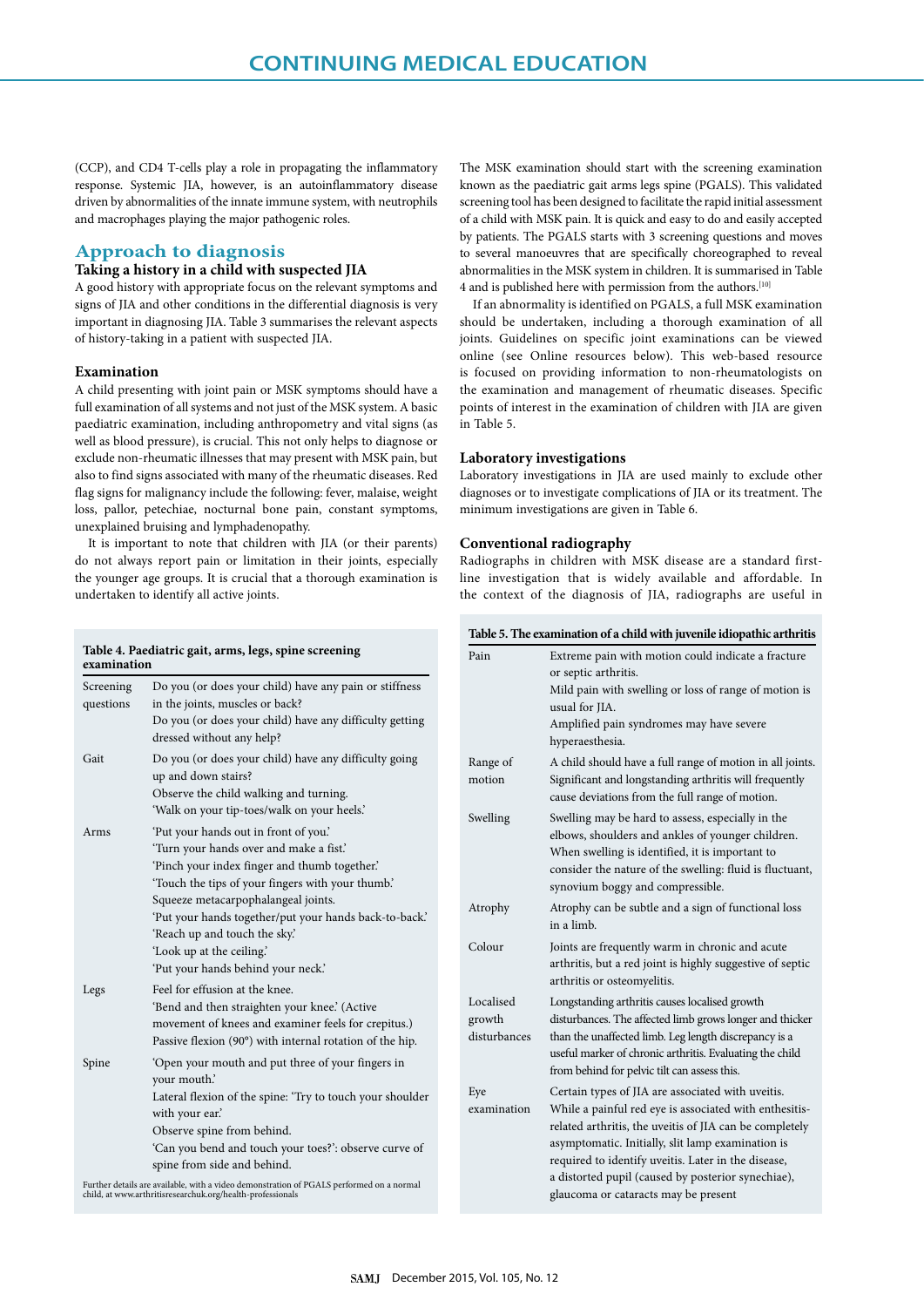#### **Table 6. Special investigations in juvenile idiopathic arthritis**

| Full blood count | Useful in differentiating the inflammatory<br>from the non-inflammatory disease.<br>Thrombocytopenia and peripheral blood<br>smear may identify haematological<br>malignancies.                                                                                                                                                                                                                                                          |
|------------------|------------------------------------------------------------------------------------------------------------------------------------------------------------------------------------------------------------------------------------------------------------------------------------------------------------------------------------------------------------------------------------------------------------------------------------------|
| <b>ESR</b>       | Fibrinogen produced by the liver in response to<br>cytokine stimulation causes high ESR seen in<br>inflammation. Nonspecific inflammatory marker,<br>more useful in monitoring of inflammatory<br>diseases than diagnosis.                                                                                                                                                                                                               |
| <b>CRP</b>       | Produced in the liver in response to cytokine<br>stimulation (IL-6, IL-1 and TNF). The<br>advantages of CRP measurement: it is not<br>influenced by as many variables as the ESR.                                                                                                                                                                                                                                                        |
| <b>ANA/ANF</b>   | Although they are generally ubiquitous and<br>present in many individuals who do not have<br>autoimmune disease, high titres are associated<br>with autoimmune conditions. Some subtypes<br>of JIA are associated with positive tests for<br>ANA.                                                                                                                                                                                        |
| RF and anti-CCP  | This is the most over-requested and over-<br>interpreted test in children suspected of having<br>a rheumatic disease. As a screening test for JIA<br>it is of virtually no value. A small subgroup of<br>children with RF-positive polyarticular disease<br>will have a positive RF; this test is useful in<br>classifying this cohort.                                                                                                  |
| <b>HLA B27</b>   | This major histocompatibility complex type 1<br>antigen is strongly associated with enthesitis-<br>related arthritis. It also occurs with greater<br>frequency in children with psoriatic arthritis,<br>inflammatory bowel disease, reactive arthritis<br>and acute anterior uveitis. It is a useful test if<br>one of these conditions is suspected on clinical<br>grounds, but not a good screening tool in the<br>general population. |

ESR = erythrocyte sedimentation rate; CRP = C-reactive protein; ANA = antinuclear<br>antibodies; ANF = antinuclear factor; RF = rheumatoid factor; anti-CCP = cyclic citrullinated<br>peptide antibodies; TNF = tumour necrosis fact

excluding other causes of MSK pain, e.g. fractures or other bony lesions such as osteomyelitis or tumours. They can also give specific information on joint space narrowing, bone erosions, joint alignment, subluxation or ankylosis. It is important to note that the absence of abnormalities on X-ray examination does not exclude acute or chronic arthritis.

Other imaging modalities are summarised in Table 7.

# **Treatment of JIA**

Early recognition of JIA and referral to specialist and multidisciplinary services for management improves the prognosis. In all cases the goal of treatment is complete disease remission and normal physical and social development. The many new medications currently available for the treatment of JIA make this achievable.

## **Non-pharmacological therapy**

Physiotherapy and occupational therapy are essential in the management of JIA. These therapies improve joint range of motion

#### **Table 7. Ultrasound and magnetic resonance imaging in juvenile idiopathic arthritis**

| Ultrasound | Useful in the diagnosis of children suspected of having  |
|------------|----------------------------------------------------------|
|            | inflammatory joint disease. Gives good anatomical        |
|            | detail; can also reliably show joint effusions, synovial |
|            | hypertrophy, inflammation and inflamed tendon            |
|            | sheaths and entheses. Early erosions and osteophytes     |
|            | can be identified. Quality depends on experience and     |
|            | training of ultrasonographer.                            |
| <b>MRI</b> | MRI gives very accurate information on bone and          |
|            | soft-tissue structure of the joint. Sensitive tool       |
|            | for assessing inflammation and oedema. Utility           |
|            | limited by cost and availability as well as the need     |
|            | for sedation or anaesthetic in young children.           |
|            | Gold standard examination in terms of detail and         |
|            | accuracy.                                                |
|            | $MRI = magnetic$ resonance imaging.                      |

and mobility and thereby prevent permanent deformity. They can help manage pain and encourage children to exercise within the limits of their abilities. This physical activity is safe and important in improving the quality of life of children with JIA. Social workers and mental health experts are often also needed to address the psychosocial impact of pain and chronic illness on the child and family unit.

## **Pharmacological therapy**

## **Non-steroidal anti-inflammatory drugs (NSAIDs)**

NSAIDs are used for the management of joint pain and stiffness. All NSAIDs are equally effective and choice depends on cost, tolerability, dosing schedule and formulation. Gastrointestinal side-effects are common and patients requiring long-term NSAIDs should have regular renal and liver function monitoring.

#### **Corticosteroids**

Systemic oral and parenteral corticosteroids are used in the treatment of JIA, usually as bridging therapy while disease-modifying antirheumatic drug (DMARD) regimens take effect. They are particularly useful in severe polyarthritis and systemic JIA. Importantly, they do not induce remission, and care should always be taken to minimise exposure, given the potential side-effects of long-term use. Concurrent calcium and vitamin D supplementation is necessary to prevent osteopenia.

Intra-articular steroid (IAS) injections have been shown to induce sustained remission when used as monotherapy or in conjunction with methotrexate.[11] Triamcinolone hexocetonide is thought to have superior efficacy to methylprednisolone acetate. IAS injections are usually well tolerated, but in young children should preferably be done under sedation or general anaesthetic. Subcutaneous atrophy at the injection site can occur in approximately 2% of cases.<sup>[12]</sup>

## **Disease modifying anti-rheumatic drugs**

DMARDs are used as maintenance therapy to control disease activity. They are safe and effective in children and their use ideally limits the need for long-term NSAIDs and corticosteroids. Early introduction of DMARDs has been shown to decrease disease severity and improve prognosis. Table 8 summarises the important prescribing details of synthetic DMARDs.[13-15]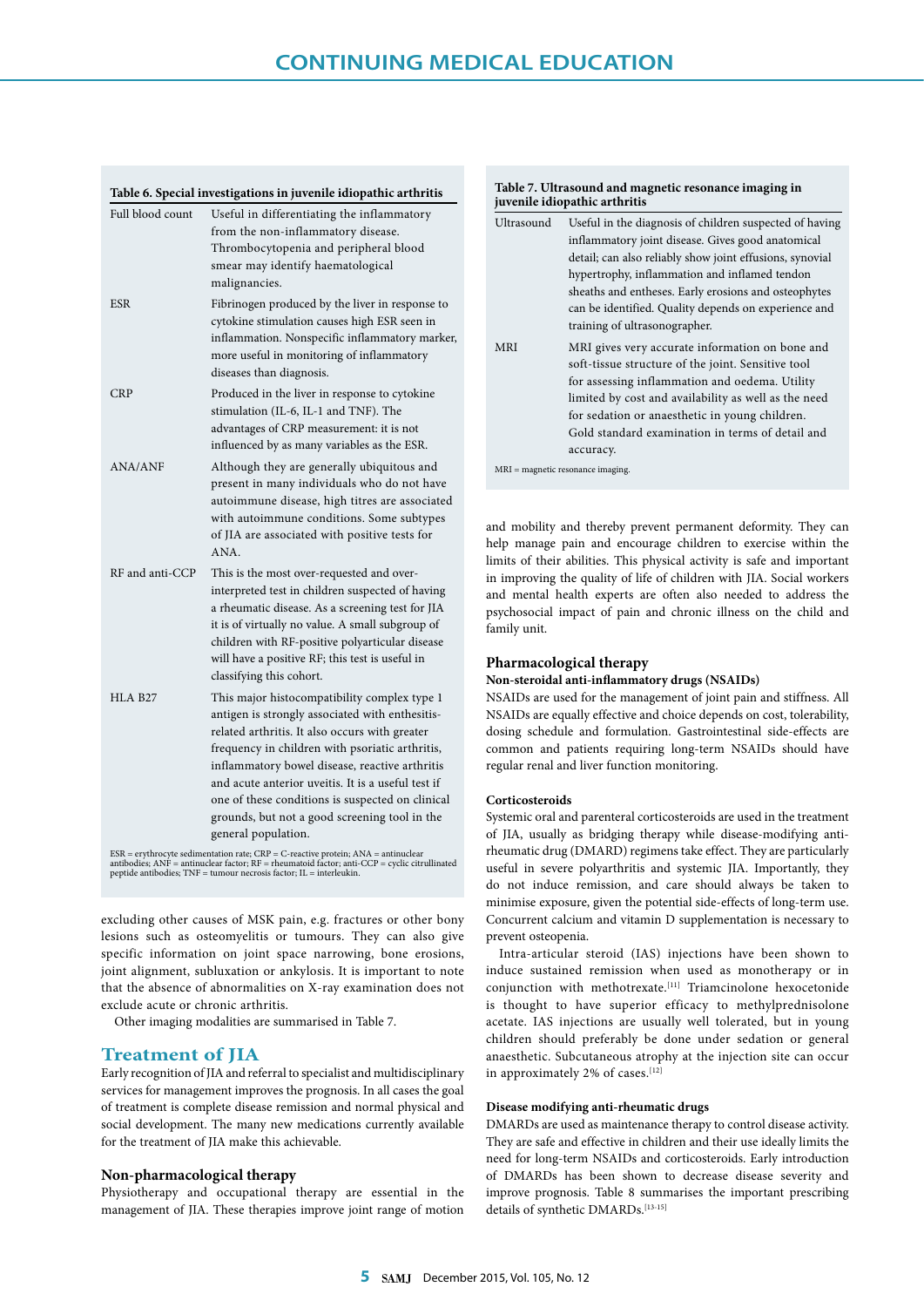| Table 8. Synthetic disease-modifying anti-rheumatic drugs |                                                                                       |                                                                       |                                         |                                                                                                                                                                |
|-----------------------------------------------------------|---------------------------------------------------------------------------------------|-----------------------------------------------------------------------|-----------------------------------------|----------------------------------------------------------------------------------------------------------------------------------------------------------------|
| <b>DMARD</b>                                              | Dosing                                                                                | <b>Common side-effects</b>                                            | Monitoring                              | <b>Comments</b>                                                                                                                                                |
| <b>MTX</b>                                                | 15 mg/m <sup>2</sup> weekly po or<br>subcutaneously                                   | Nausea and vomiting,<br>mouth ulcers, transient<br>transaminitis      | FBC and LFTs every<br>3 months          | Folic acid supplementation prevents<br>GIT side-effects and ulcers<br>Subcutaneous dosing can overcome<br>poor response to oral therapy or<br>GIT side-effects |
| Sulphasalazine                                            | 20 - 25 mg/kg twice daily po                                                          | Rash, GIT upset,<br>myelosuppression, liver<br>function abnormalities | FBC and LFTs every<br>3 months          | Possible additive hepatotoxicity<br>with MTX                                                                                                                   |
| Chloroquine                                               | $5.0 - 6.5$ mg/kg daily po                                                            | GIT upset, rash, headache,<br>visual changes                          | FBC, LFTs and U and<br>E every 3 months | Test visual acuity annually                                                                                                                                    |
| Leflunomide                                               | Loading dose: 100 mg<br>daily $\times$ 3 doses po<br>Maintenance dose: 20 mg daily po | GIT upset, headache, rash,<br>alopecia                                | FBC and LFTs every<br>3 months          | Consider when MTX is not<br>tolerated                                                                                                                          |

GIT = gastrointestinal; FBC = full blood count; LFT = liver function test; U and E = urea and electrolytes; MTX = methotrexate.

## **Table 9. Biologic disease-modifying anti-rheumatic drugs**

| <b>Class</b>                          | Drugs                                 | Administration                                        | <b>Common side-effects</b>                 | <b>Precautions</b>                  | Monitoring                                            |
|---------------------------------------|---------------------------------------|-------------------------------------------------------|--------------------------------------------|-------------------------------------|-------------------------------------------------------|
| TNF inhibitors                        | Etanercept                            | Etanercept S/C once<br>weekly                         | Hypersensitivity<br>infusion reactions     | For all biologics:<br>omit biologic | For all biologics: TB<br>screening before starting,   |
|                                       | Adalimumab                            | Adalimumab S/C every<br>2 weeks                       |                                            | during active<br>infections         | then annually<br>FBC, LFT, U and E every              |
|                                       | Infliximab<br>Golimumab               | Infliximab IV 2 - 8-weekly<br>Golimumab S/C monthly   |                                            | Avoid in TB                         | 3 months                                              |
| IL inhibitors                         | Anakinra (IL-1)<br>Tocilizumab (IL-6) | Anakinra S/C daily<br>Tocilizumab IV every<br>2 weeks | Injection site or<br>infusion<br>reactions | Avoid live vaccines                 | Use MTX concomitantly<br>to prevent<br>immunogenicity |
|                                       | Canakinumab $(IL-1\beta)$             | Canakinumab S/C<br>monthy                             |                                            |                                     |                                                       |
| B-cell inhibitor                      | Rituximab                             | IV every week $\times$ 2 doses                        | Infusion reactions                         |                                     | CD19 count for rituximab                              |
| T-cell<br>co-stimulatory<br>modulator | Abatacept                             | IV once monthly                                       | Infusion reactions<br>uncommon             |                                     |                                                       |

 $IL = interleukin$ :  $IV = intravenous$ :  $S/C = subcutaneous$ 

#### **Biologic agents**

The advent of biologic agents has significantly enhanced the treatment options for children with JIA and made complete disease remission an achievable outcome. The choice of agent depends on JIA subtype, but patient preference with regard to route and frequency of admission should also be considered. These agents are expensive and access to them requires careful motivation to the healthcare system involved. Table 9 summarises the important prescribing details of biologic DMARDs.<sup>[16-21]</sup>

## **Conclusion**

JIA is not a rare disease and the complications of untreated JIA are significant. All physicians dealing with children should know when to suspect or diagnose this condition and perform the relevant investigations. Early appropriate referral will improve outcomes in patients with this disease. The modern arsenal of investigations and management greatly improves the outcome of patients with JIA. Other causes of joint pain or MSK morbidity in children range from benign to potentially life threatening.

## **Practice points**

• MSK complaints are very common in children.

- Early and correct diagnosis and referral of patients with JIA are important.
- JIA is predominantly a clinical diagnosis based on pattern recognition.
- RF has no value in screening for patients with JIA.
- Remission can be achieved in the majority of patients using traditional DMARD therapy.
- Targeted cytokine therapy such as tumour necrosis factor inhibitors offers good therapeutic options to those not responding to traditional DMARDs.

#### **References**

- 1. De Inocencio J. Epidemiology of musculoskeletal pain in primary care. Arch Dis Child 2004;89(5):431- 434. [http://dx.doi.org/10.1136/adc.2003.028860]
- 2. Foster HE, Cabral DA. Is musculoskeletal history and examination so different in paediatrics? Best<br>Pract Res Clin Rheumatol 2006;20(2):241-262. [http://dx.doi.org/10.1016/j.benh.2005.11.001]<br>3. Goodman J, McGrath P. The
- 1991;46(3):247-264. [http://dx.doi.org/10.1016/0304-3959(91)90108-A]<br>
Fischer S, Beattie T. The limping child: Epidemiology, assessment and outcome. J Bone Joint Surg Br<br>
Fischer S, Beattie T. The limping child: Epidemiol
- 4. Fischer S, Beattie T. The limping child: Epidemiology, assessment and outcome. J Bone Joint Surg Br 1999;81(6):1029-1034. [http://dx.doi.org/10.1302/0301-620X.81B6.9607]